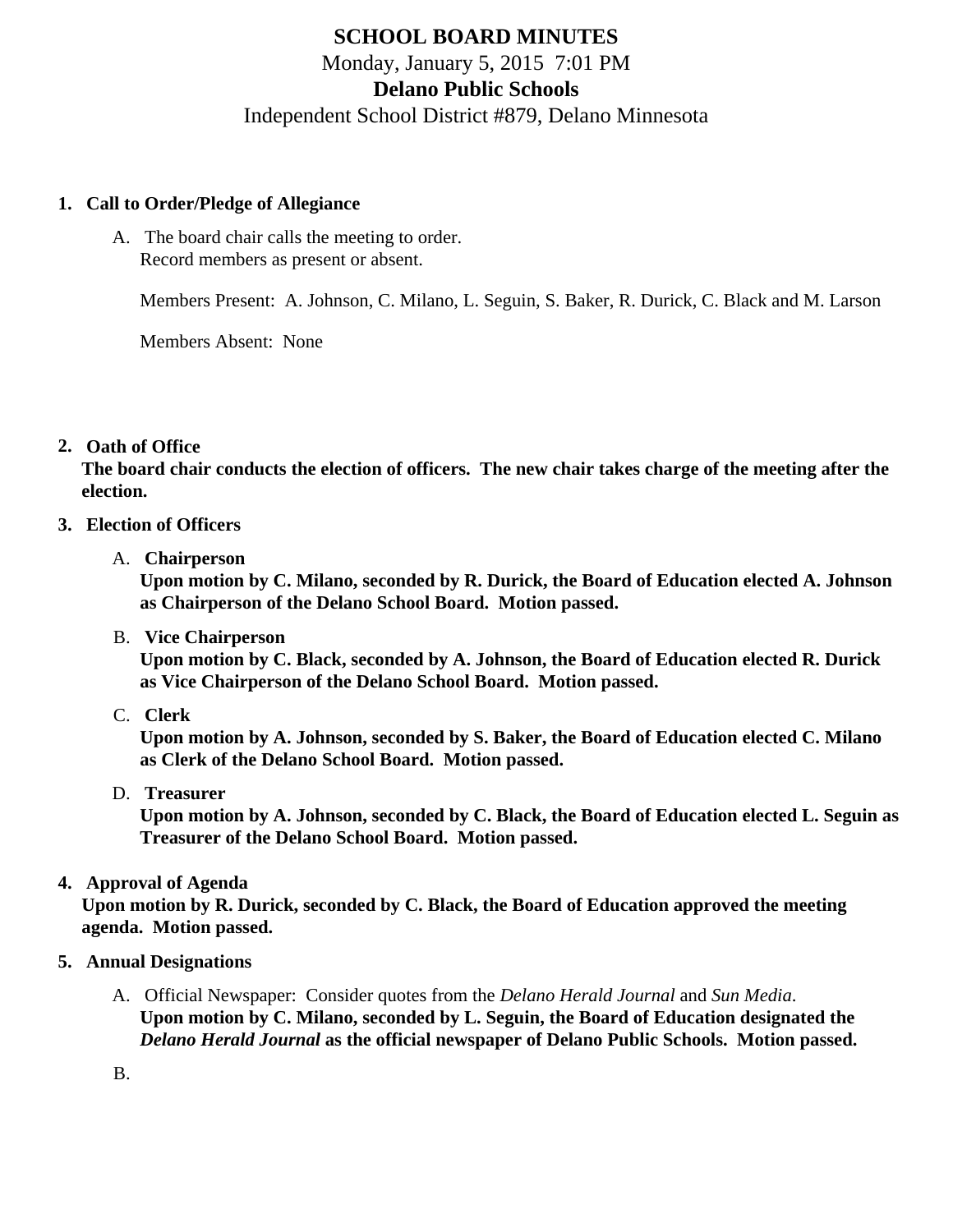# **School Board Compensation:**

# **Current Rates**

Regular Meeting/Workshops - \$60.00/meeting Committee Meetings - \$25 minimum (\$12.50/hour after two hours, not to exceed \$100) Chairperson - \$300.00/year Clerk - \$250.00/year

#### C. **School Attorneys:**

Official Attorneys - Rupp, Anderson, Squires & Waldspurger P.A. Local Attorney - Dick Grinley Authorized Personnel to Contact Attorneys - School Board Chair, Superintendent & Business Manager

# D. **Memberships:**

MSBA (MN School Board Association) MAWSECO (Meeker and Wright Special Ed Coop) SEE (Schools for Equity in Education) Wright Technical Center (Career and Technical Coop) CMERDC (Central MN Educ Research & Dev Council) Resource Training and Solutions MN State High School League Sherburne-Wright Educational Technology Cooperative

# E. **Federal Grants:**

Title I, II

# F. **Delegate authority to make electronic fund transfers:**

Superintendent Business Manager Accountant Payroll/HR Coordinator District Office Clerk

# G. **Signatures for Elementary Activity Fund:**

Business Manager Elem. School Admin Assistants

#### H. **Prepayment of Bills:**

Avoid penalties and finance charges Reimbursement of employees Obtain discounts Pre-approved contracts

#### I. **Mileage Reimbursement Rate:**

IRS rate (\$.575/mile)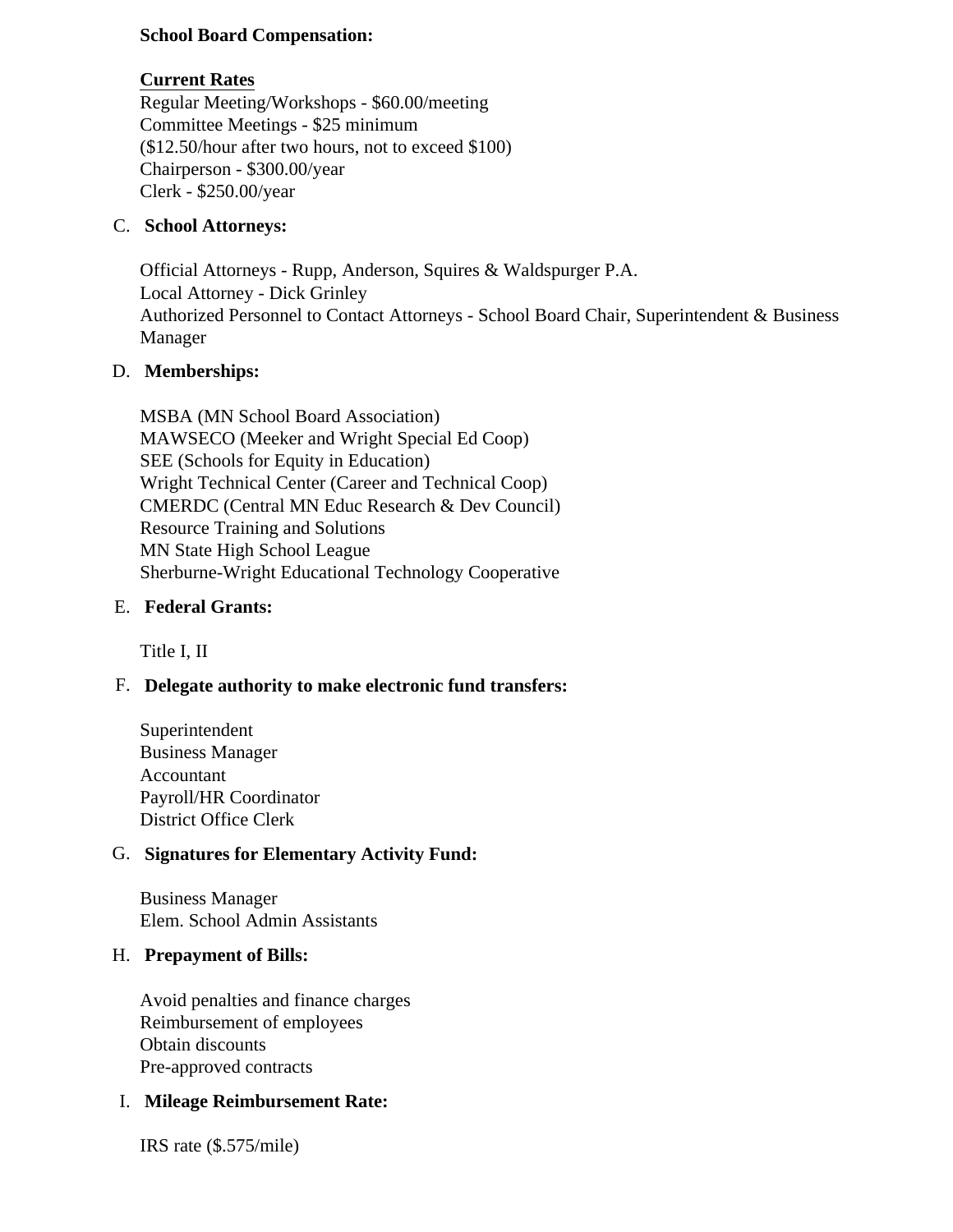# J. **Official Depositories**

State Bank of Delano Minnesota Lakes Bank (formerly Crow River State Bank) 21st Century Bank, Loretto Wells Fargo MN School District Liquid Asset Fund PMA Securities, Inc. U.S. Bank Corporate Trust Services

# K. **School Board Regular Meeting Times and Dates for 2015:**

Recommended 4th Monday of the month at Delano City Hall beginning at 5:45 p.m. except March 16 (spring break), May 18 (Memorial Day) and December 14 (winter break), when the meeting will be held in the Delano High School Media Center.

# L. **Renew Board Operating Protocol**

**Upon motion by L. Seguin, seconded by R. Durick, the Board of Education approved items B-L. Motion passed.**

**6.**

# **Appoint Members to Board Committees and Representatives**

| <b>Committee</b>                               | 2014 Members            | 2015 Members            |
|------------------------------------------------|-------------------------|-------------------------|
| <b>Buildings and Grounds</b>                   | Baker*, Seguin, Durick  | Baker*, Seguin, Durick  |
| Meet & Confer                                  | Seguin*, Black, Durick  | Seguin*, Black, Durick  |
| <b>Transportation Negotiations</b>             | Milano*, Durick, Larson | Milano*, Durick, Larson |
| <b>Classified Employee Negotiations</b>        | Durick*, Seguin         | Durick*, Seguin         |
| <b>Teacher Negotiations</b>                    | Black*, Johnson, Baker  | Black*, Johnson, Baker  |
| <b>Administrative Negotiations</b>             | Johnson*, Black, Seguin | Johnson*, Black, Seguin |
| <b>Finance/Insurance Committee</b>             | Seguin*, Black, Larson  | Seguin*, Black, Larson  |
| <b>Delano City/School</b>                      | Seguin*, Black, Larson  | Seguin*, Black, Larson  |
| <b>Curriculum Advisory Council</b>             | Seguin*, Johnson        | Larson*, Johnson        |
| <b>Community Ed. Advisory Council</b>          | Baker*, Black           | Baker*, Black           |
| MAWSECO (Meeker/Wright Special Ed. Coop)       | Johnson*, Black         | Johnson*, Black         |
| <b>Wright Technical Center</b>                 | Durick*, Baker          | Durick*, Baker          |
| MN High School League & Activities Council     | Black*, Durick          | Black*, Durick          |
| <b>Professional Development Team</b>           | Milano*, Black          | Milano*, Black          |
| <b>Site Base Committee - Elementary School</b> | Seguin*, Black          | Seguin*, Black          |
| <b>Site Base Committee - Middle School</b>     | Milano*, Larson         | Milano*, Larson         |
| <b>Site Base Committee - High School</b>       | Larson*, Baker          | Larson*, Baker          |
| <b>Delano Area Sports Association</b>          | Larson*, Durick         | Larson*, Durick         |
| <b>Safe Schools</b>                            | Baker*, Durick          | Baker*, Durick          |
| <b>Schools for Equity in Education (SEE)</b>   | Milano*, Baker          | Milano*, Baker          |
| *Chair                                         |                         |                         |